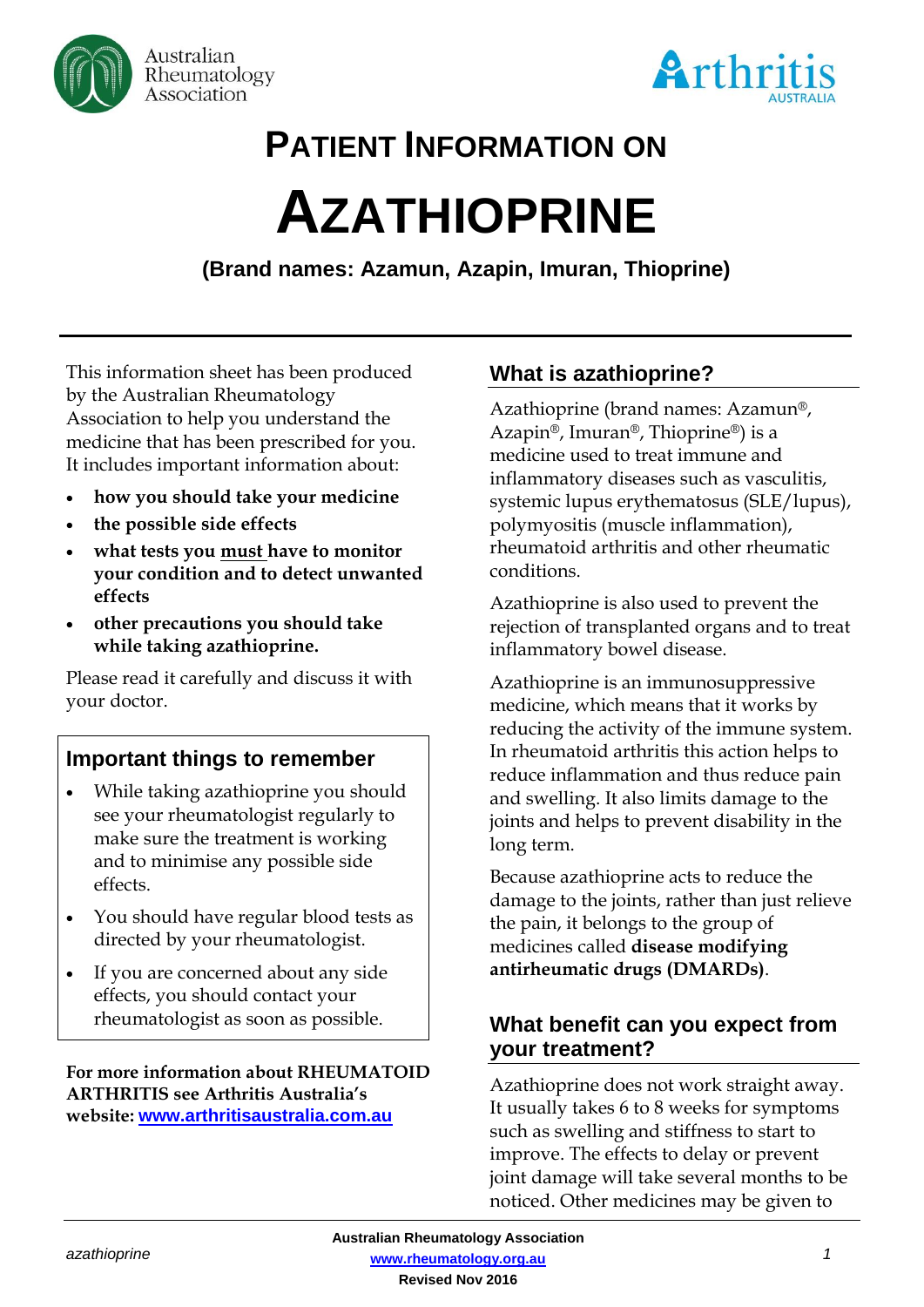improve your symptoms while waiting for azathioprine to work.

If you stop your azathioprine treatment for more than a few weeks there is a risk that your condition may worsen.

Treatment with azathioprine may be continued indefinitely as long as it is effective and no serious side effects occur.

# **How is azathioprine taken?**

Azathioprine is taken by mouth in 25mg or 50mg tablets which should be swallowed whole.

# *What is the dosage?*

The dose will depend on your particular immune or inflammatory condition, and is adjusted depending on your body weight. It is usually started at 50mg to 100mg per day. The dose can be increased every 1 to 2 months. The maximum dose can be up to 250mg per day.

Azathioprine can be taken as a once or twice a day.

#### *Can other medicines be taken with azathioprine?*

Azathioprine may be used with most other arthritis medicines including:

- other DMARDs
- steroid medicines such as prednisolone or cortisone injections into the joint
- anti-inflammatory medicines (NSAIDs) such as naproxen (Naprosyn) or ibuprofen (Brufen, Nurofen)
- simple pain medicines such as paracetamol.

There are separate information sheets for the medicines mentioned above.

# **Are there any side effects?**

You might experience with your treatment. Tell your doctor if you are concerned about possible side effects.

A reduction in dose may minimise the side effects so that you can continue to take this treatment. Your doctor will advise on any dose changes that are necessary.

#### *Most common possible side effects*

- 10-15% of people taking azathioprine experience stomach or bowel side effects, which might include *nausea (feeling sick), vomiting, abdominal pain or diarrhoea*. Taking azathioprine twice a day instead of all at once, or taking it after eating, may help avoid these problems. Antinausea tablets can be used if needed.
- About 5% of people have side effects such as *skin rashes* and *increased sensitivity to the sun*. It is a good idea to use sunscreen and to wear a hat when out in the sun.

#### *Less common or rare possible side effects*

• *Effects on the liver and pancreas:*  azathioprine *c*an cause liver test abnormalities or hepatitis (inflammation of the liver). This occurs in less than 1% of people taking the medicine. This does not cause symptoms unless severe so regular blood tests are important.

If you develop symptoms such as yellow discolouration of the whites of your eyes or yellow skin tell your doctor straight away. Azathioprine can also cause pancreatitis (inflammation of the pancreas), which can result in abdominal pain.

- *Blood counts:* azathioprine can cause a drop in the number of white blood cells, which are needed to fight infection. It can also cause a drop in the number of platelets, which help to stop bleeding. Regular blood tests aim to pick these problems up early when they occur. However, if you develop a sore mouth, mouth ulcers, easy bruising, nosebleeds, bleeding gums, breathlessness, infection or fever tell your doctor straight away.
- *Hypersensitivity*: A small number of people have a hypersensitivity reaction one to two weeks after starting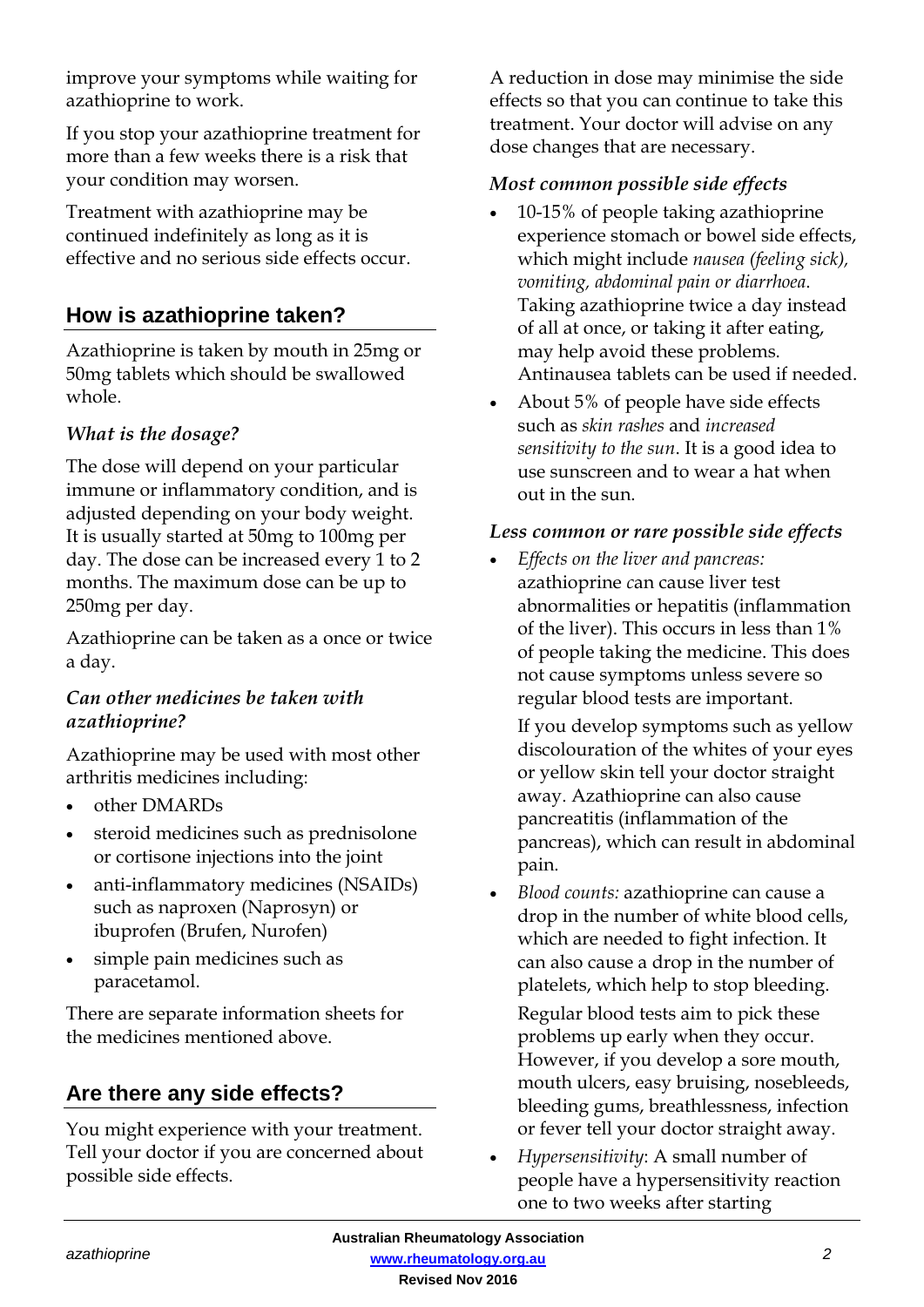azathioprine. This causes sudden onset muscle aches and pains and fever. If you develop any of these symptoms tell your doctor straight away.

- *Infections:* There is an increased risk of developing some infections, especially herpes zoster (chicken pox and shingles). You should try to avoid contact with people who have these infections. If you have an infection or persistent fever, tell your doctor straight away.
- *Cancer:* Studies of transplant patients taking azathioprine have found it may increase risk of skin cancers. There may be a similar risk in people with rheumatic conditions who take azathioprine for long periods of time. You should discuss this issue with your rheumatologist before starting the medicine (see *Precautions* on page 4).

# **What precautions are necessary?**

#### *Blood tests*

- Before starting azathioprine you may be asked to have a blood test to look at an enzyme (TPMT). This will check whether your bone marrow cells are more sensitive to the medicine. The result will decide whether this treatment is suitable for you and whether you should use a lower dose.
- Since the liver and blood cells may be affected by azathioprine, you **must** have regular blood tests during your treatment. This is very important as you may not get symptoms of these problems.
- Blood tests are particularly important during the first few months of treatment.
- As well as monitoring for side effects, blood tests help to monitor your condition to determine if the treatment is effective.
- You will need to have full blood counts and liver function tests every 2 to 4 weeks for the first few months of

treatment and then every 1 to 3 months after that.

- If there are no abnormalities seen after 3 months of treatment at a specific dose of azathioprine, the blood tests may be done less frequently.
- Your general practitioner will be informed about the monitoring schedule. It is important to see your general practitioner if you have been asked to do so as they have an important role to play in monitoring your condition.

#### *Use with other medicines*

- Azathioprine can interact with other medicines. You should tell your doctor (including your general practitioner, rheumatologist and others) about all medicines you are taking or plan to take. This includes over the counter or herbal/naturopathic medicines.
- **Allopurinol (Allohexal, Allosig, Progout, Zyloprim), used in the treatment of gout, will increase the level of azathioprine in the blood. Taking allopurinol with azathioprine can therefore be very dangerous. You must tell your doctor if you are taking or are advised to take allopurinol. If azathioprine is taken with allopurinol its dose needs to be very carefully reviewed.**
- **Febuxostat (Adenuris) is also used to treat gout and will increase the level of azathioprine in the blood. You must tell your doctor if you are taking or are advised to take febuxostat. If azathioprine is taken with febuxostat its dose needs to be very carefully reviewed.**
- Combined pain medicines such as Panadeine and Panadeine Forte can be used safely with azathioprine provided you take them as directed.

Azathioprine can also be used safely with anti-inflammatory drugs (NSAIDs) as long as your kidney function is normal.